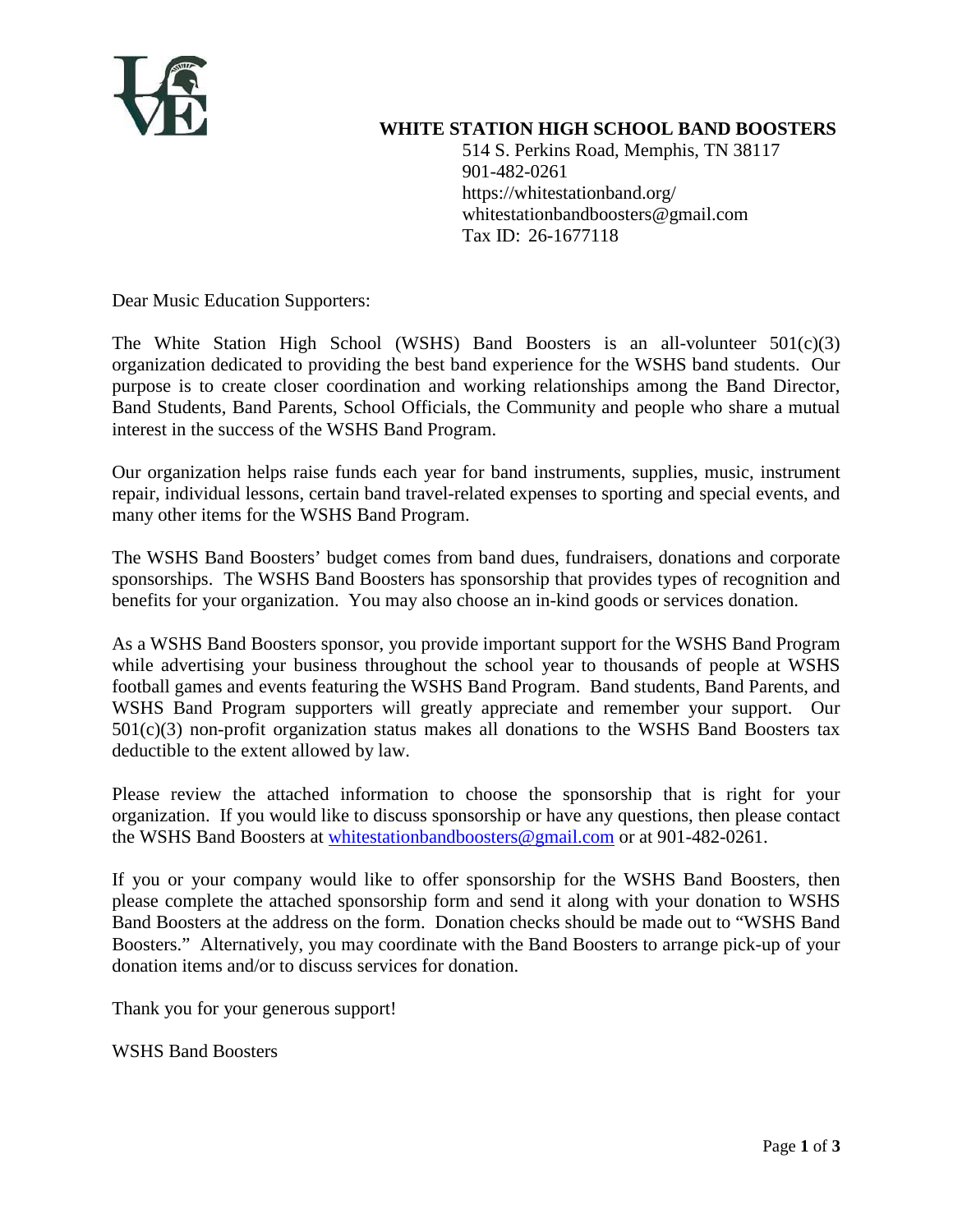# **Sponsorship Levels and Donations**

Sponsorship year will be a 12-month period starting in August 2018, ending in July 2019

### **Platinum Level - \$2000 Donation**

- $\triangle$  Plaque of appreciation for your business suitable for display
- Sponsorship announcement at all football games prior to band's half-time performance (Some restrictions may apply)
- Company name/logo prominently displayed on the band trailer
- Company name/logo banner displayed at band events
- Company name/logo printed on band show shirts
- Recognition on Facebook monthly
- $\triangleleft$  Company name/logo on band website with a link to your business website
- Recognition during concert performances
- Full page ad in concert program
- Tax receipt

#### **Gold Level - \$1000 Donation**

- $\triangleleft$  Plaque of appreciation for your business suitable for display
- Company name/logo banner displayed at band events
- Company name/logo printed on band show shirts
- Recognition on Facebook monthly
- Company name/logo on band website with a link to your business website
- Recognition during concert performances
- Full page add in concert program
- Tax receipt

### **Silver Level - \$500 Donation**

- Framed certificate of appreciation for your business suitable for display
- Recognition on Facebook once a quarter
- Company name/logo on band website with a link to your business website
- Recognition during concert performances
- Half page ad in concert program
- Tax receipt

### **Bronze Level - \$250 Donation**

- $\triangleleft$  Certificate of appreciation for your business
- $\triangle$  Recognition as sponsor on band website
- Recognition during concert performances
- $\div$  1/4 size page ad in concert program
- Tax receipt

#### **In Kind Goods or Services Donation**

- Food, drinks, gift certificates, private or group music lessons, band supplies, etc.
- Sponsorship level will be assigned according to retail value of donation
- Tax receipt